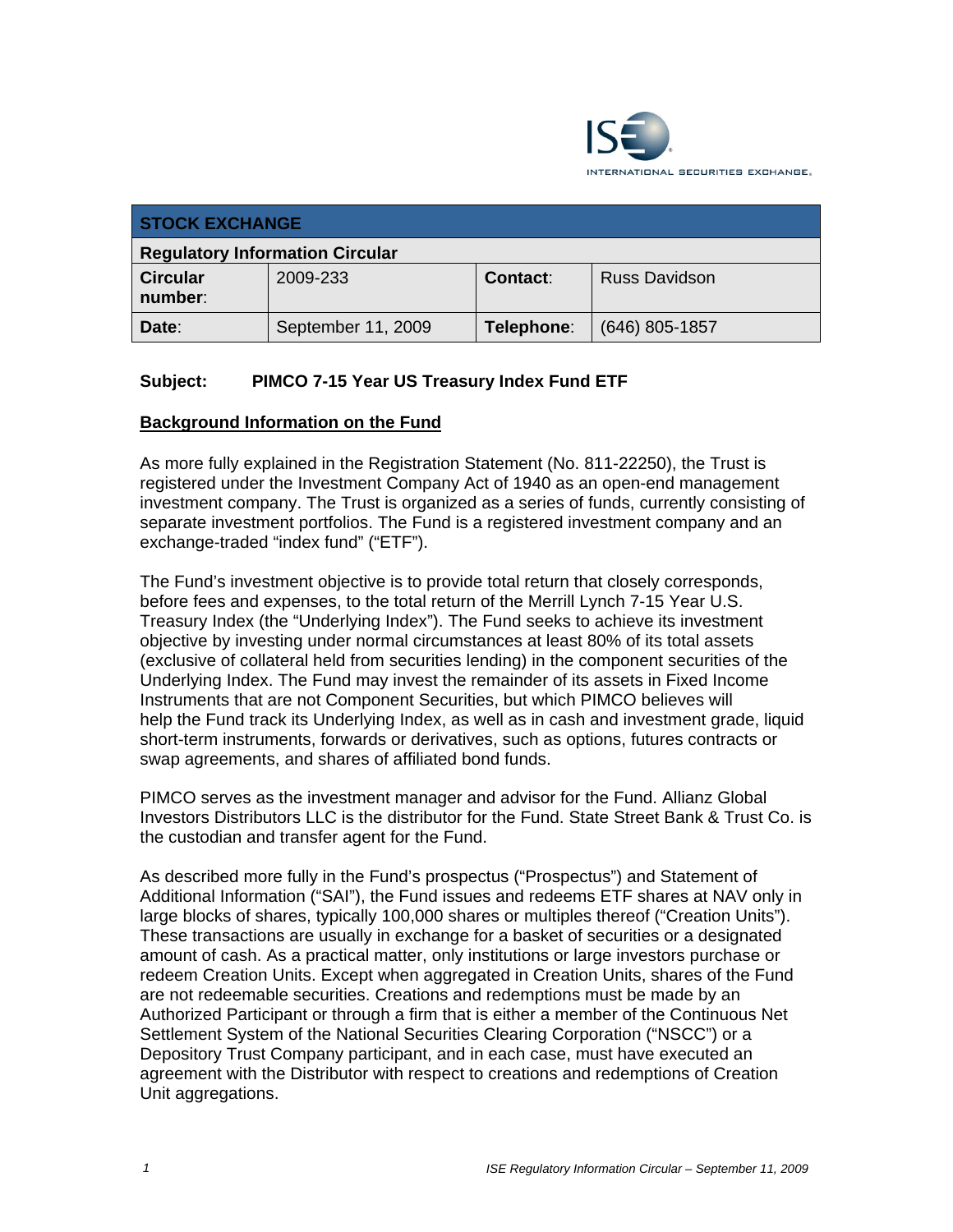The Fund distributes substantially all of its net investment income to shareholders in the form of dividends. The Fund intends to declare and distribute income dividends monthly to shareholders of record. In addition, the Fund distributes any net capital gains it earns from the sale of portfolio securities to shareholders no less frequently than annually. Net short-term capital gains may be paid more frequently. Dividend payments are made through DTC participants and indirect participants to beneficial owners then of record with proceeds received from a Fund.

The Depository Trust Company ("DTC") will serve as securities depository for the Shares, which may be held only in book-entry form; stock certificates will not be issued. DTC, or its nominee, is the record or registered owner of all outstanding Shares.

The NAV for the Funds will be calculated and disseminated daily after 4:00 pm ET each trading day. NAV will be available from the Distributor and is also available to National Securities Clearing Corporation ("NSCC") participants through data made available from NSCC.

The Trust's registration statement describes the various fees and expenses for the Fund's Shares. For a more complete description of the Fund and the underlying index, visit www.pimcoetfs.com.

# **Principal Risks**

Interested persons are referred to the Prospectus for a description of risks associated with an investment in the Shares. These risks include the risk that the Fund's return may not match the return of its index for a number of reasons including the incursion by the Fund of operating expenses and costs not applicable to its index. In addition, as noted in the Prospectus, the Shares may trade at market prices that may differ from their NAV. The NAV of the Shares will fluctuate with changes in the market value of the Fund's holdings. The market prices of the Shares will fluctuate in accordance with changes in NAV as well as the supply and demand for the Shares.

# **Exchange Rules Applicable to Trading in the Shares**

The Shares are considered equity securities, thus rendering trading in the Shares subject to the Exchange's existing rules governing the trading of equity securities.

# **Trading Hours**

Trading in the Shares on ISE is on a UTP basis and is subject to ISE equity trading rules. The Shares will trade from 8:00 a.m. until 8:00 p.m. Eastern Time. Equity EAMs trading the Shares during the Extended Market Sessions are exposed to the risk of the lack of the calculation or dissemination of underlying index value or intraday indicative value ("IIV"). For certain derivative securities products, an updated underlying index value or IIV may not be calculated or publicly disseminated in the Extended Market hours. Since the underlying index value and IIV are not calculated or widely disseminated during Extended Market hours, an investor who is unable to calculate implied values for certain derivative securities products during Extended Market hours may be at a disadvantage to market professionals.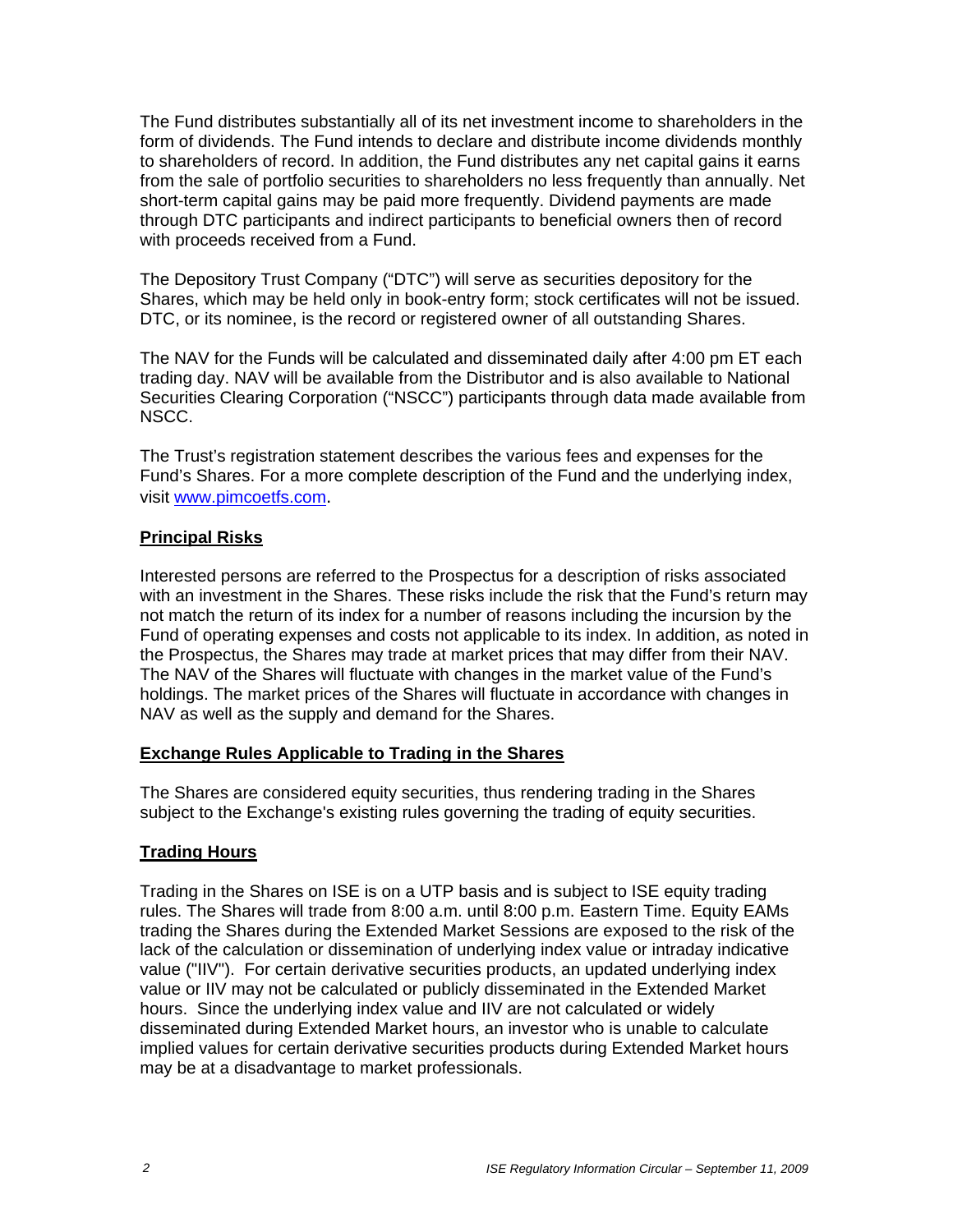# **Trading Halts**

ISE will halt trading in the Shares in accordance with ISE Rule 2101(a)(2)(iii). The grounds for a halt under this Rule include a halt by the primary market because it stops trading the Shares and/or a halt because dissemination of the IIV or applicable currency spot price has ceased, or a halt for other regulatory reasons. In addition, ISE will stop trading the Shares if the primary market de-lists the Shares.

#### **Delivery of a Prospectus**

Pursuant to federal securities laws, investors purchasing Shares must receive a prospectus prior to or concurrently with the confirmation of a transaction. Investors purchasing Shares directly from the Fund (by delivery of the Deposit Amount) must also receive a prospectus.

Prospectuses may be obtained through the Distributor or on the Fund's website. The Prospectus does not contain all of the information set forth in the registration statement (including the exhibits to the registration statement), parts of which have been omitted in accordance with the rules and regulations of the SEC. For further information about the Fund, please refer to the Trust's registration statement.

# **Exemptive, Interpretive and No-Action Relief Under Federal Securities Regulations**

The Commission has issued letters dated April 9, 2007, October 24, 2006, November 21, 2005 and August 17, 2001 (together, the "No- Action Letters") granting exemptive, interpretive and no-action relief from certain provisions of and rules under the Securities Exchange Act of 1934 for exchange-traded funds listed and traded on a registered national securities exchange that meet certain criteria.

# **Regulation M Exemptions**

Generally, Rules 101 and 102 of Regulation M prohibit any "distribution participant" and its "affiliated purchasers" from bidding for, purchasing, or attempting to induce any person to bid for or purchase any security which is the subject of a distribution until after the applicable restricted period, except as specifically permitted in Regulation M. The provisions of the Rules apply to underwriters, prospective underwriters, brokers, dealers, and other persons who have agreed to participate or are participating in a distribution of securities.

The Commission issued a No-Action Letter by which persons participating in a distribution of shares of a fund may engage in secondary market transactions in such shares during their participation in such a distribution, despite the requirements of from Rule 101 under Regulation M. In addition, the SEC has permitted persons who may be deemed to be participating in the distribution of shares of a fund (i) to purchase securities for the purpose of purchasing creation unit aggregations of fund shares and (ii) to tender securities for redemption in Creation Unit Aggregations. Further, the Commission has clarified that the tender of fund shares to the Fund for redemption does not constitute a bid for or purchase of any of the Funds' securities during the restricted period of Rule 101. The Commission has issued a No-Action Letter to paragraph (e) of Rule 102 under Regulation M which allow the redemption of fund shares in creation unit aggregations during the continuous offering of shares.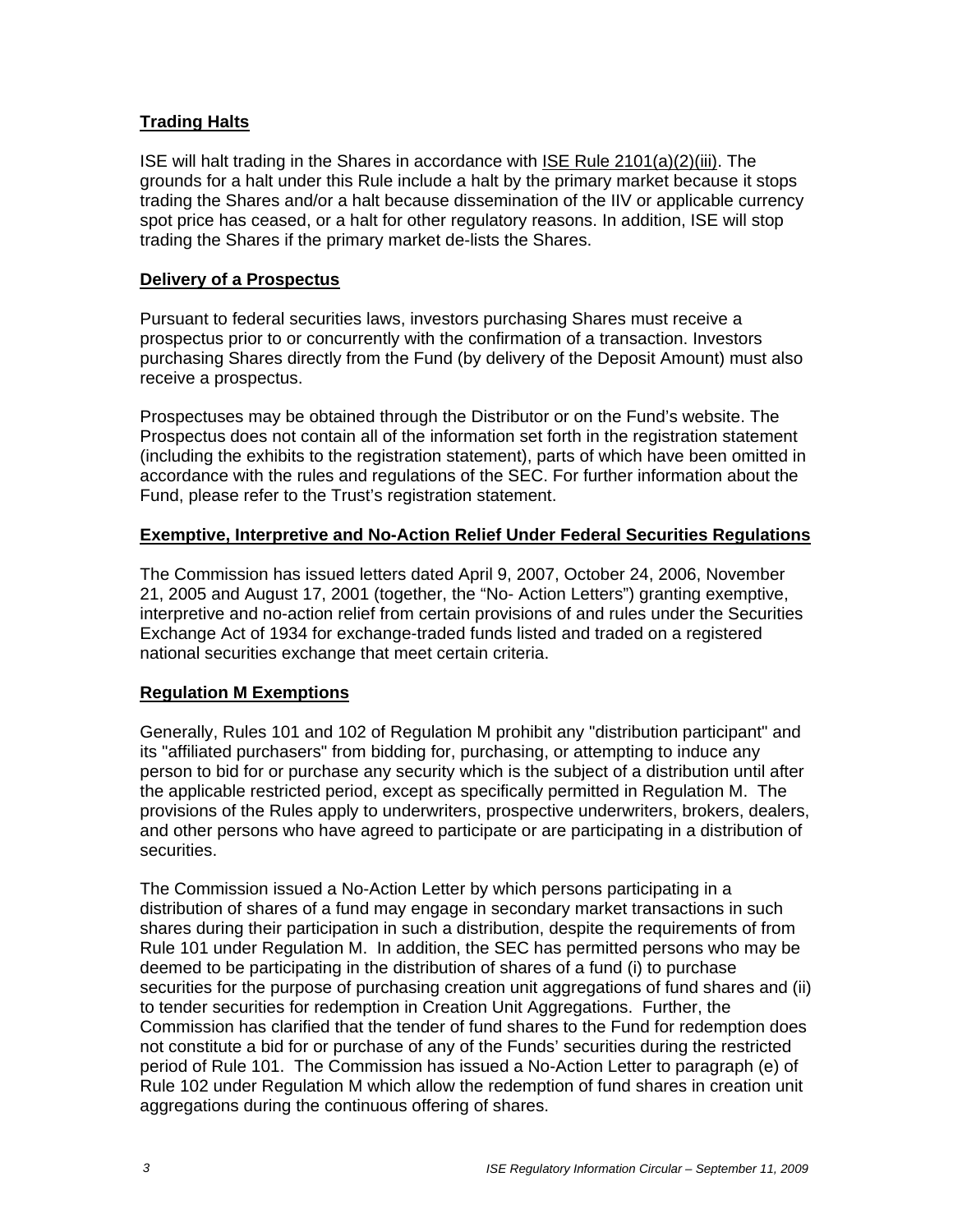# **Section 11(d)(1); SEC Rules 11d1-1 and 11d1-2**

Section 11(d)(1) of the Act generally prohibits a person who is both a broker and a dealer from effecting any transaction in which the broker-dealer extends credit to a customer on any security which was part of a new issue in the distribution of which he participated as a member of a selling syndicate or group within thirty days prior to such transaction. The Commission has clarified that Section 11(d)(1) does not apply to broker-dealers that are not authorized participants (and, therefore, do not create creation unit aggregations) that engage in both proprietary and customer transactions in shares of a fund in the secondary market, and for broker-dealer authorized participants that engage in creations of creation unit aggregations. This relief is subject to specific conditions, including the condition that such broker-dealer (whether or not an authorized participant) does not, directly or indirectly, receive from the fund complex any payment, compensation or other economic incentive to promote or sell the shares of a fund to persons outside the fund complex, other than non-cash compensation permitted under NASD Rule 2830 (I)(5)(A), (B) or (C). See letter dated November 22, 2005 from Brian A Bussey, Assistant Chief Counsel, SEC Division of Market Regulation, to Barclays Global Investors, N.A., dated November 22, 2005. The Commission has issued a No-Action Letter under Section 11(d)(1) of the Act states that broker-dealers may treat shares of a fund, for purposes of Rule 11d1-2, as "securities issued by a registered open-end investment company as defined in the Investment Company Act" and thereby extend credit or maintain or arrange for the extension or maintenance of credit on shares that have been owned by the persons to whom credit is provided for more than 30 days, in reliance on the exemption contained in the rule.

**This Regulatory Information Circular is not a statutory Prospectus. Equity EAMs should consult the Trust's Registration Statement, SAI, Prospectus and the Fund's website for relevant information.**